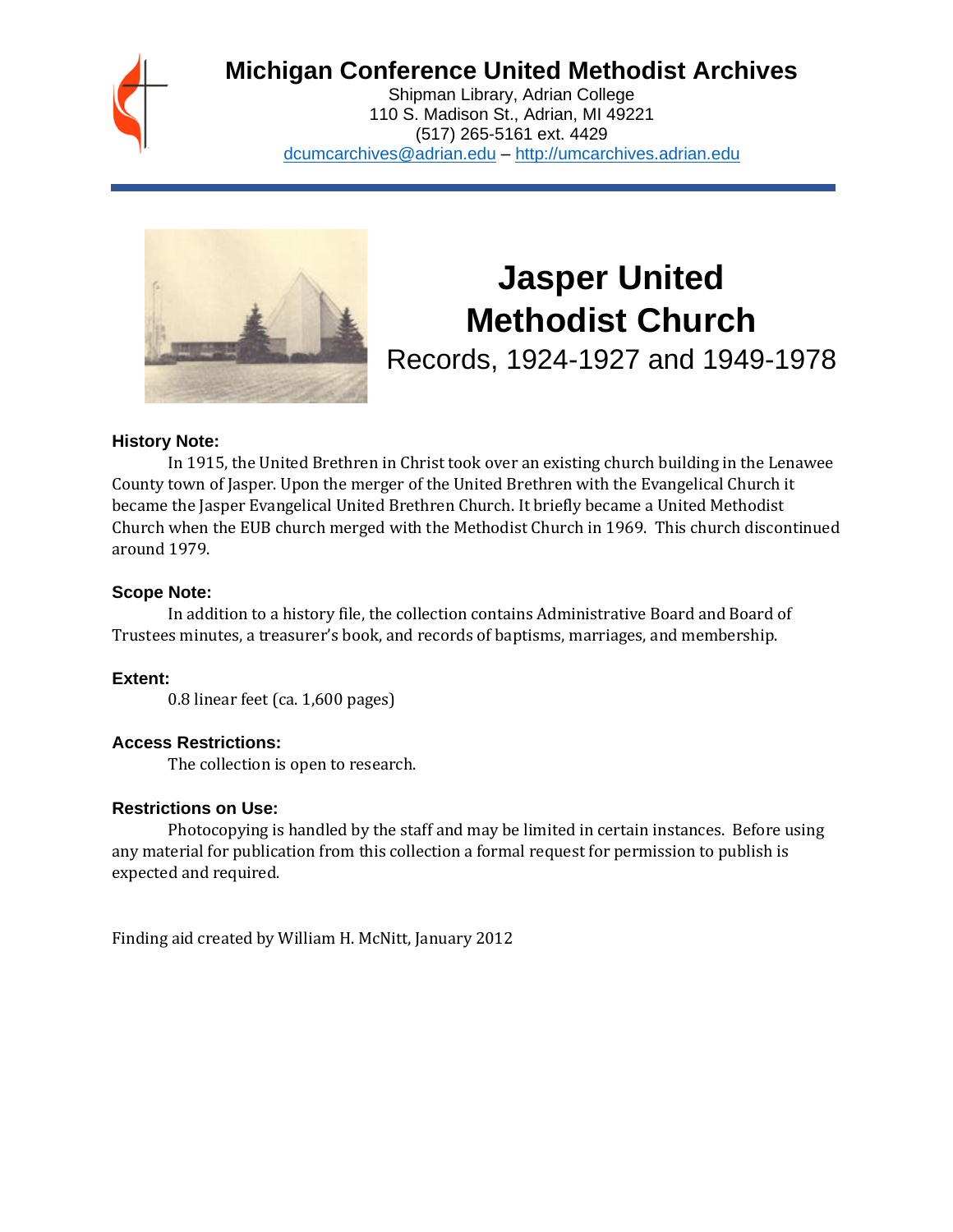## **Appointments List**

- 1915-1915: Lathron H. Higelmire
- 1915-1917: Clayton P. Hopkins
- 1917-1918: Charles N. Broughman
- 1918-1919: To be supplied
- 1919-1920: Clark G. Adams
- 1920-1922: Harvey A. Garberson
- 1922-1923: Samuel A. Walton
- 1923-1924: To be supplied
- 1924-1925: Edwin Noel
- 1925-1926: Edwin Noel, James A. Reynolds, & Anna Shultz
- 1926-1927: F.W. Engle
- 1927-1928: Robert E. Uhrig
- 1928-1929: Clayton H. Zuse
- 1929-1930: Oscar E. Babler & Lawrence D. Reynolds
- 1930-1931: Lawrence D. Reynolds
- 1931-1932: Merl F. Wolverton
- 1932-1933: Unknown
- 1933-1938: Ernest Frank Highley
- 1938-1941: Clifford N. Stormes
- 1941-1943: Harold F. Blakely
- 1943-1945: Otto Engebretson
- 1945-1947: Gerard French
- 1947-1950: Emile August Shull
- 1950-1953: Robert M. Schurman
- 1953-1956: Sam Seizert
- 1956-1959: Robert M. Schurman
- 1959-1961: Dwight E. Reibling
- 1961-1966: B. James Varner
- 1966-1969: Robert L. Hinklin
- 1969-1971: John Price
- 1971-1972: Ronald Hart
- 1972-1975: Richard Andrus
- 1975-1976: Wayne M. Thomas
- 1976-1978: Donald A. Wittbrodt
- 1978-1979: Mark K. Smith